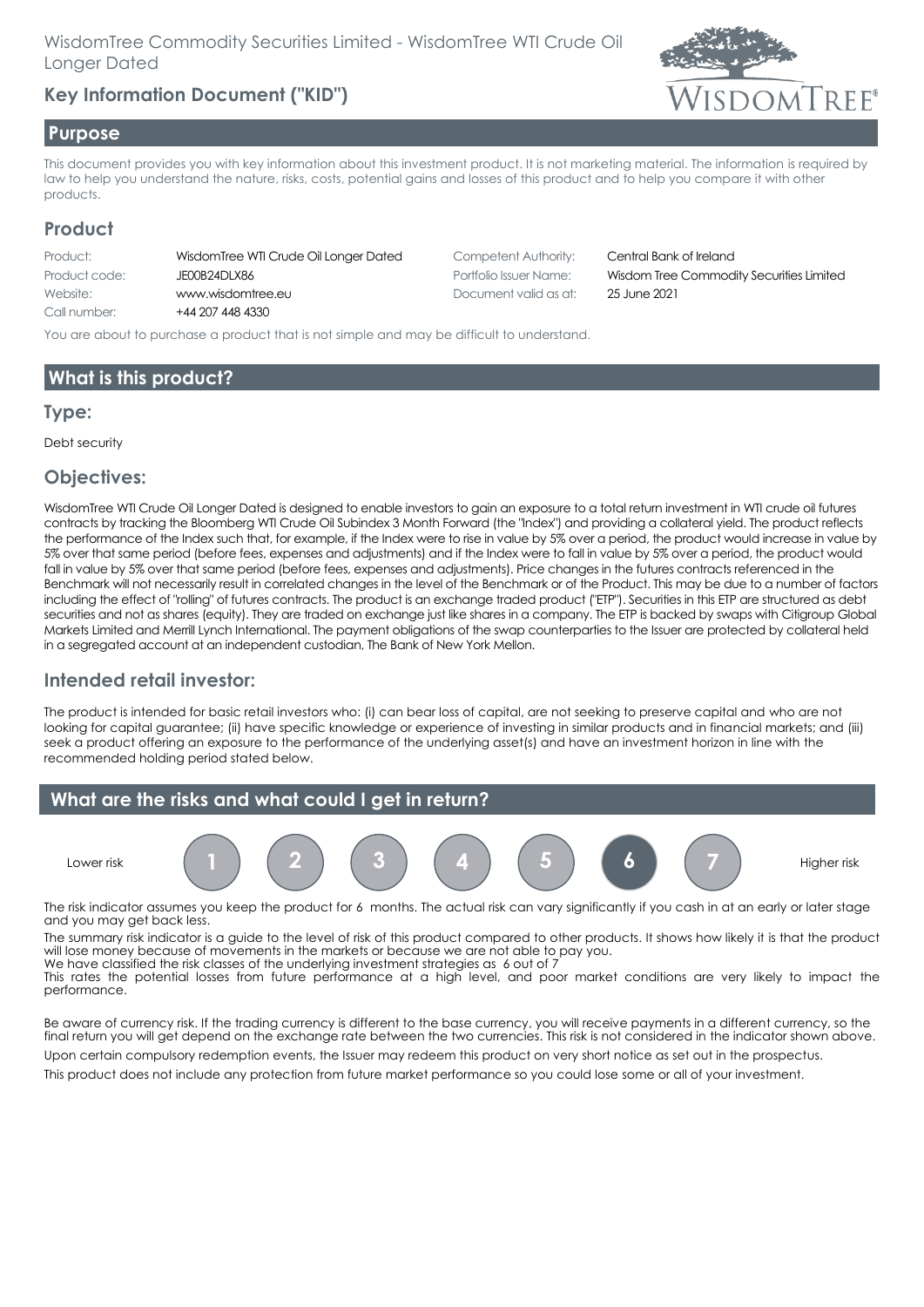# **Key Information Document ("KID")**



#### **Performance scenarios**

| Investment 10000 USD  |                                     |                                           |
|-----------------------|-------------------------------------|-------------------------------------------|
|                       |                                     | 6 months.<br>(recommended holding period) |
| Stress scenario       | What might you get back after costs | 808.68 USD                                |
|                       | Percentage Return                   | $-91.91%$                                 |
| Unfavourable scenario | What might you get back after costs | 6809.68 USD                               |
|                       | Percentage Return                   | $-31.9\%$                                 |
| Moderate scenario     | What might you get back after costs | 9714.27 USD                               |
|                       | Percentage Return                   | - 2.86%                                   |
| Favourable scenario   | What might you get back after costs | 13 509.1 USD                              |
|                       | Percentage Return                   | 35.09%                                    |

The figures shown include all the costs of the product itself, but may not include all the costs that you pay to your advisor or distributor. The figures do not take into account your personal tax situation, which may also affect how much you get back.

This table shows the money you could get back over the recommended holding period, under different scenarios, assuming that you invest 10 000 USD.

The scenarios shown illustrate how your investment could perform. You can compare them with the scenarios of other products.

The scenarios presented are an estimate of future performance based on evidence from the past, and are not an exact indicator. What you get will vary depending on how the market performs and how long you keep the investment.

The stress scenario shows what you might get back in extreme market circumstances, and it does not take into account the situation where we are not able to pay you.

Market developments in the future cannot be accurately predicted. The scenarios shown are only an indication of some of the possible outcomes based on recent returns. Actual returns could be lower.

## **What happens if WisdomTree Commodity Securities Limited is unable to pay out?**

The Issuer is a special purpose company. In case of a default by the Issuer (or where relevant, the swap counterparty), any claims made against the Issuer will be satisfied in order of the priority of payments set out in the conditions of the product. If the net proceeds from the enforcement of the secured property relevant to the product are not sufficient to meet all obligations and make all payments then due in respect of the securities, the obligations of the Issuer in respect of such securities will be limited to the net proceeds of realisation of the relevant secured property. In these circumstances you may suffer a loss if you cannot realise the full value of your investment.

## **What are the costs?**

### **Costs over Time**

The Reduction in Yield (RIY) shows what impact the total costs you pay will have on the investment return you might get. The total costs take into account one-off, ongoing and incidental costs.

The amounts shown here are the cumulative costs of the product itself for one holding period. The figures are estimates and may change in the future.

The person selling you or advising you about this product may charge you other costs. If so, this person will provide you with information about these costs, and show you the impact that all costs will have on your investment over time.

| Investment 10000 USD   | If you cash in after 6 months. |
|------------------------|--------------------------------|
| <b>Total costs</b>     | 55.85 USD                      |
| Impact on return (RIY) | $-0.57\%$                      |